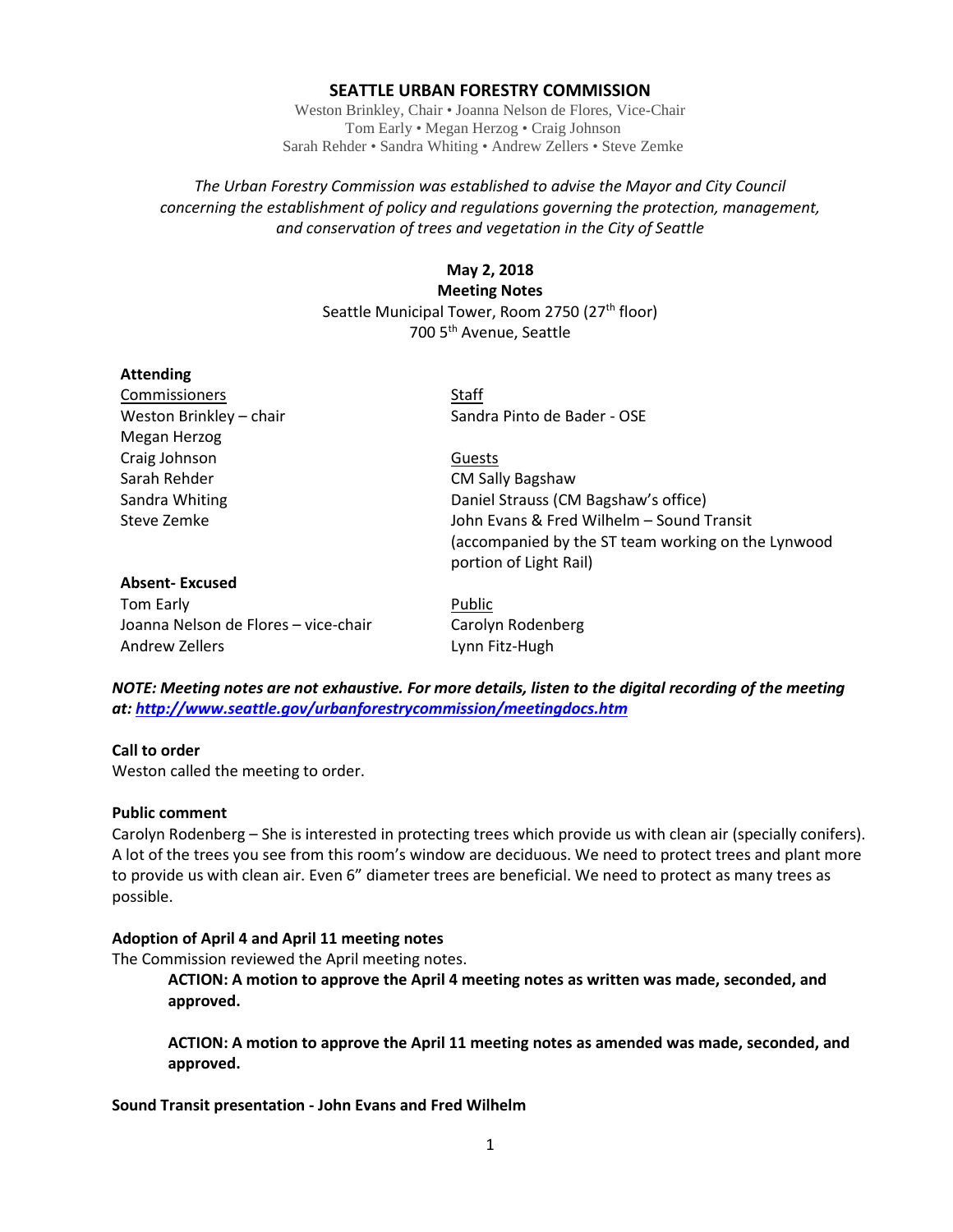Fred gave an overview of Sound Transit's (ST) Lynwood Link Extension. The project is 8.5 miles in length (around half elevated and half at grade). Project ridership is expected to be 74,000 riders each weekday in 2035. Service is expected to start in 2024. Fred showed a map with the full Sound Transit system.

John Evans continued the presentation. ST is an environmentally-focused organization with a net reduction of greenhouse gas emissions by more than 793,000 metric tons annually. They are taking down trees, but they are also contributing to the environment by helping reduce the region's transportation footprint.

They have to clear areas where they are building light rail, but they also do restoration as part of their environmental mitigation commitment. ST works closely with stakeholders throughout the region such as the cities of Seattle, Shoreline, Montlake Terrace, Lynwood, and WSDOT.

They did a tree inventory and assessment. Approximately 8,000 trees over 4" in diameter were surveyed. The information collected included: location, height, spread, root zone, diameter, species, health. The project is still in design process, so they don't know yet the actual number of trees to be impacted. They will be planting at least two trees for each tree removed. They are looking at trees outside the guideway area because they are going to monitor them to manage hazardous trees and assess risk of service disruption. As part of hazard assessment, they will identify potential hazard trees, do a risk assessment in terms of targets, likelihood and severity, and develop potential mitigation strategies.

As part of the project, trees are removed in areas where track, guideway, or other transit infrastructure will be located. Trees are also removed for safety to reduce potentially hazardous trees from falling on the tracks. Trees will be continually assessed and monitored for risk to operations.

Tree replacement plan:

ST has a tree replacement plan that includes planting trees within the corridor at areas outside the immediate construction area. Local agencies worked closely with ST to identify short-statured tree species that could be planted under elevated guideways, where feasible, for safety and long-term maintenance. Using the tree replacement plan, trees are removed and replaced as work areas are cleared for construction. The ratio of replaced to removed trees depends on several factors: Number and species of trees removed; Maturity; Federal environmental regulations; and State/local requirements.

Additional mitigation that ST is currently negotiating with WSDOT:

- Extend the standard 3-year plant establishment period to add 10 years (ST will pay the State to maintain plantings for 12 years)
- Larger, 2.5-gallon plantings.

This approach will ensure the replacement plantings are successful over the long-term.

The highest point of the guideway will be upwards of 70 ft. which would accommodate larger trees to be planted in that area.

Invasive species (e.g. blackberry and ivy) will be removed and replaced with trees to improve corridor habitat. Native, adaptive plant and tree species are among those considered for replacement trees.

Repurposed trees:

- In compliance with project contractual restrictions, merchantable timber rules, regulations, and other concerns, removed trees are generally repurposed by the contractor.
- On the Lynwood Link project, trees will be sold for timber and mulch and not end up in landfills.